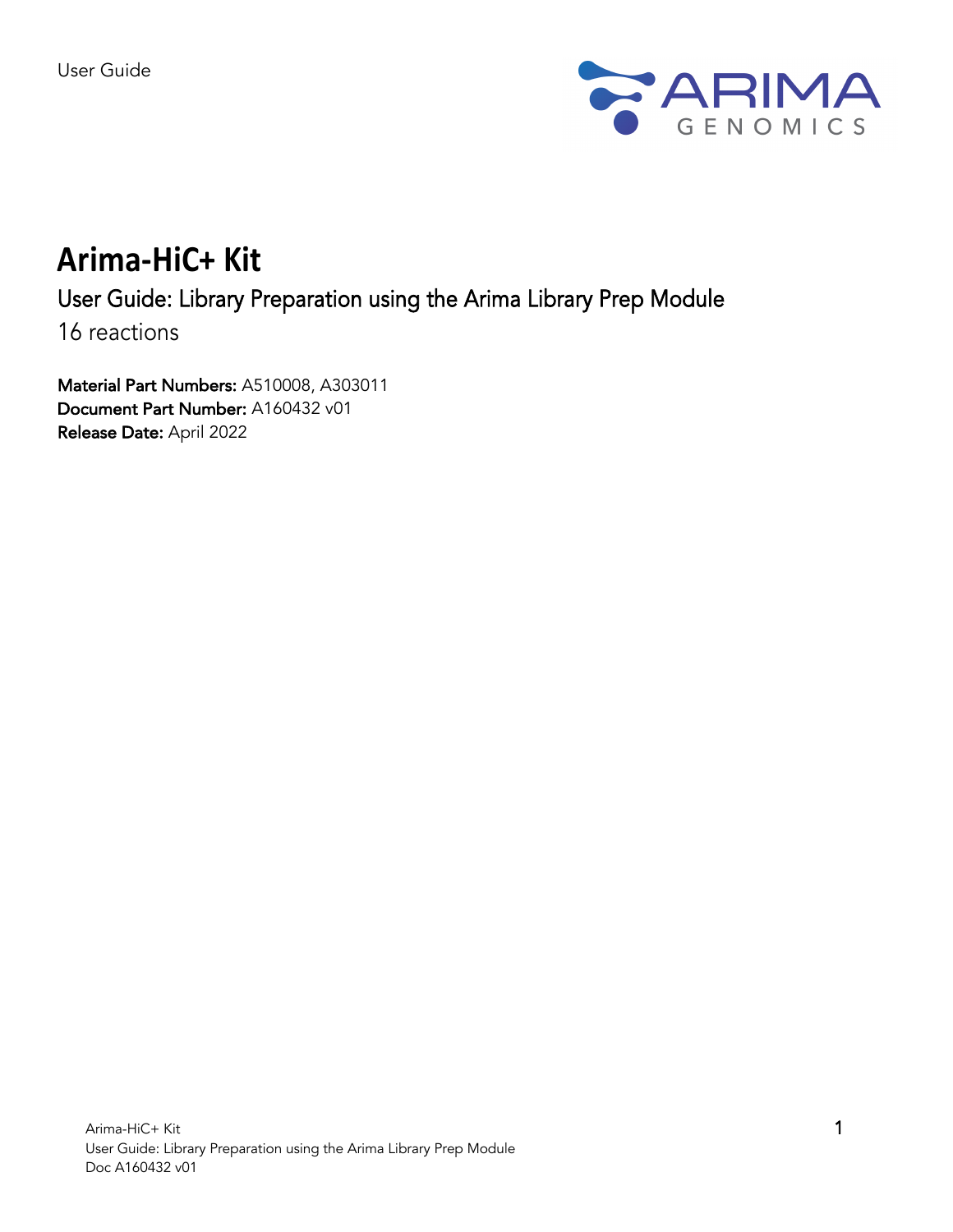This product is intended for research use only. This product is not intended for diagnostic purposes. This document and its contents are proprietary to Arima Genomics, Inc ("Arima Genomics").

Use of this document is intended solely for Arima Genomics customers for use with the Arima-HiC Kit, PN A510008 and the Arima Library Prep Module, PN A303011 and for no other purpose. This document and its contents shall not be used, distributed or reproduced in whole or in part and/or otherwise communicated or disclosed without the prior written consent of Arima Genomics.

This user manual must be read in advance of using the product and strictly followed by qualified and properly trained personnel to ensure proper use of the Arima Library Prep Module. Failure to do so may result in damage to the product, injury to persons, and/or damage to other property. Arima Genomics does not assume any liability resulting from improper use of its products or others referenced herein. U.S. Patent No. US 9,434,985 pertains to the use of this product.

# **TRADEMARKS**

Illumina<sup>®</sup>, MiSeq<sup>®</sup>, NextSeq<sup>®</sup>, HiSeq<sup>®</sup>, and NovaSeq<sup>™</sup> are trademarks of Illumina, Inc.  $AMPure<sup>®</sup>$  is a trademark of Beckman Coulter, Inc. Qubit $<sup>®</sup>$  is a trademark of Molecular Probes, Inc.</sup> SSIbio<sup>®</sup> is a trademark of Scientific Specialties, Inc. Bio-Rad<sup>®</sup> is a trademark of Bio-Rad Laboratories, Inc. Fisher Scientific<sup>®</sup> is a trademark of Fisher Scientific Company, LLC. Bioanalyzer<sup>®</sup> and TapeStation<sup>®</sup> are trademarks of Agilent Technologies, Inc. Covaris<sup>®</sup> is a trademark of Covaris, Inc. Diagenode® is a trademark of Diagenode S.A.

**©** 2022, Arima Genomics, Inc. All rights reserved.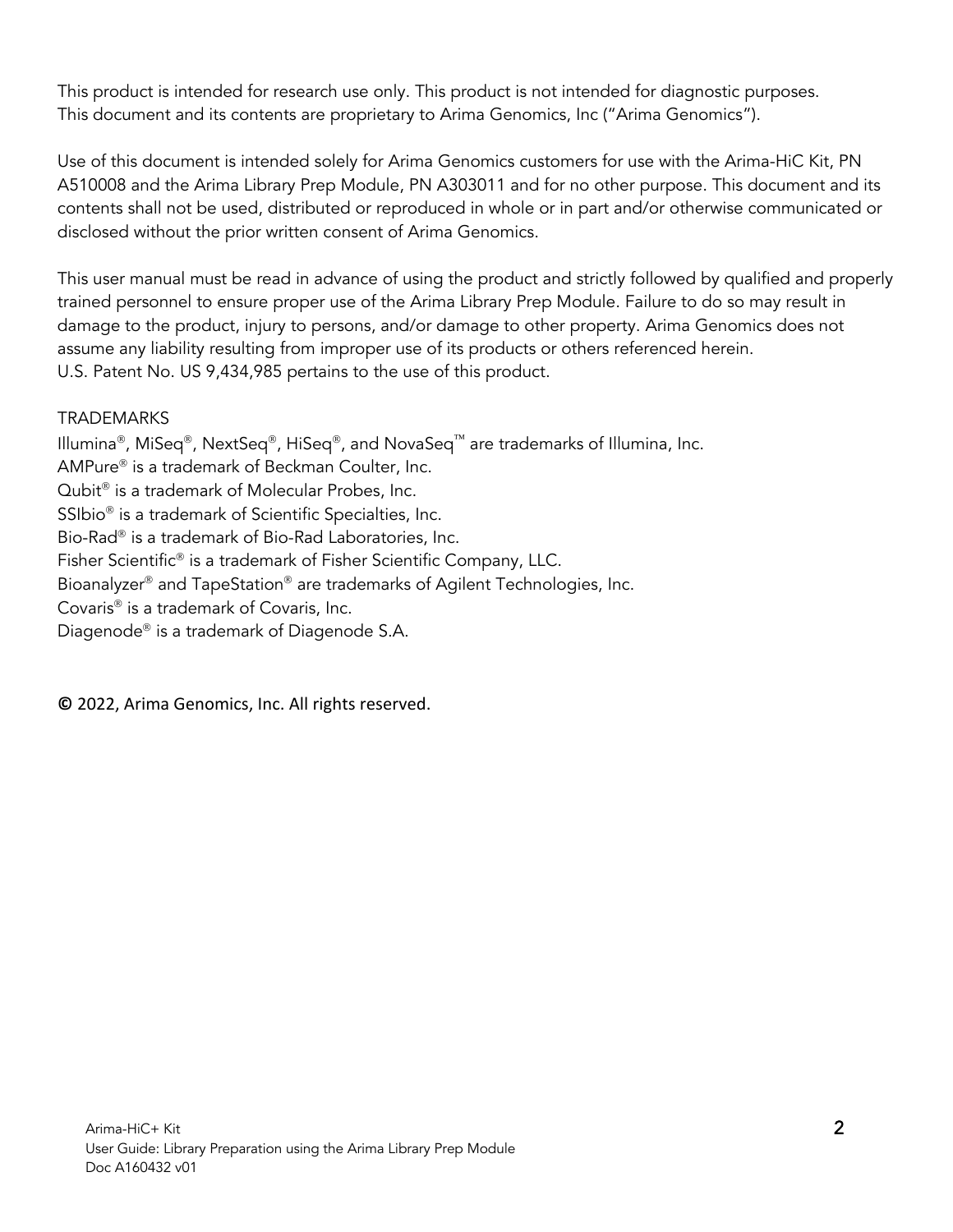# Revision History

| <b>Document</b>              | Date | <b>Description of Change</b> |
|------------------------------|------|------------------------------|
| <b>Material Part Number:</b> |      | April 2022   Initial Release |
| A510008, A303011             |      |                              |
| <b>Document Part Number:</b> |      |                              |
| A160432 v01                  |      |                              |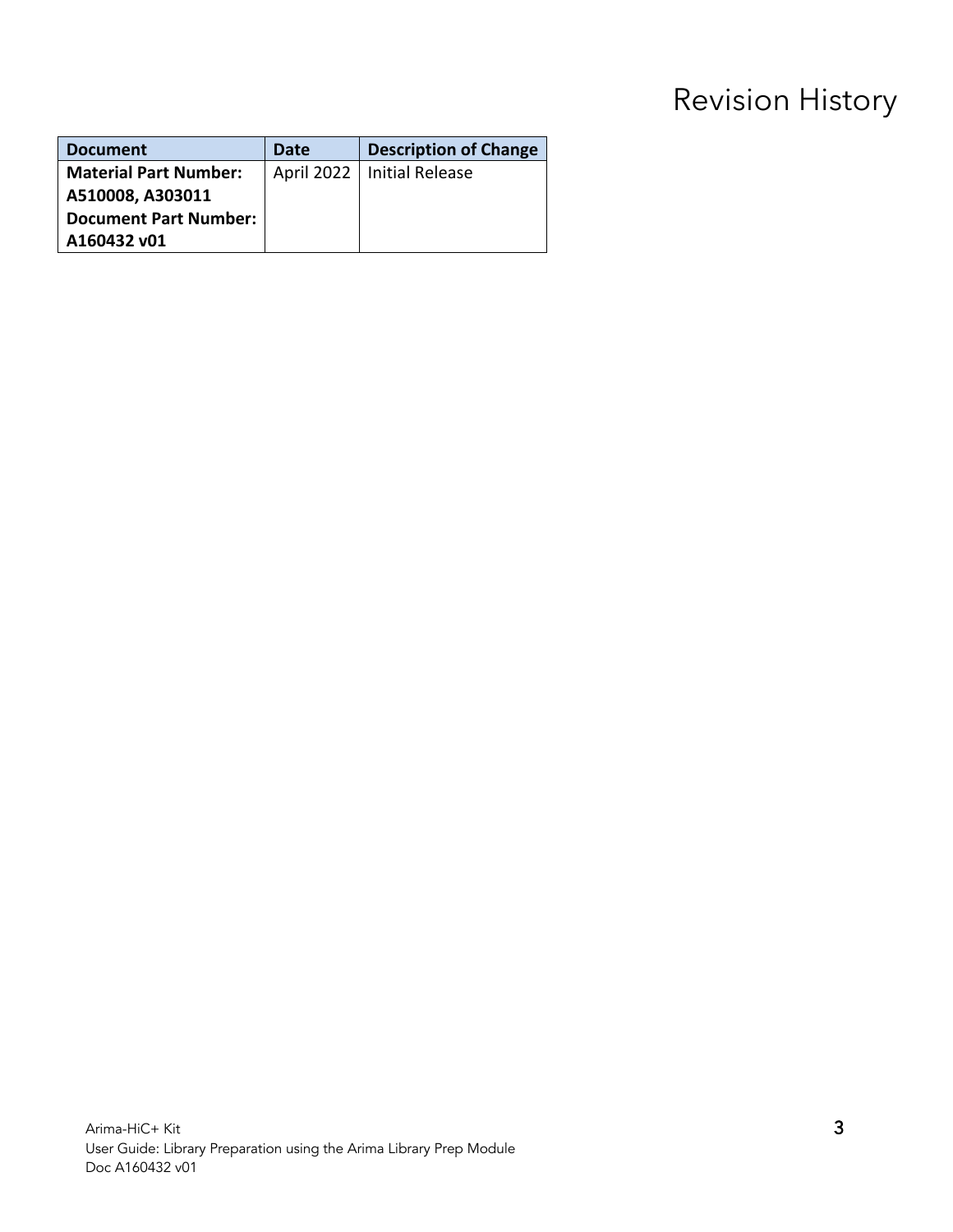# **Table of Contents**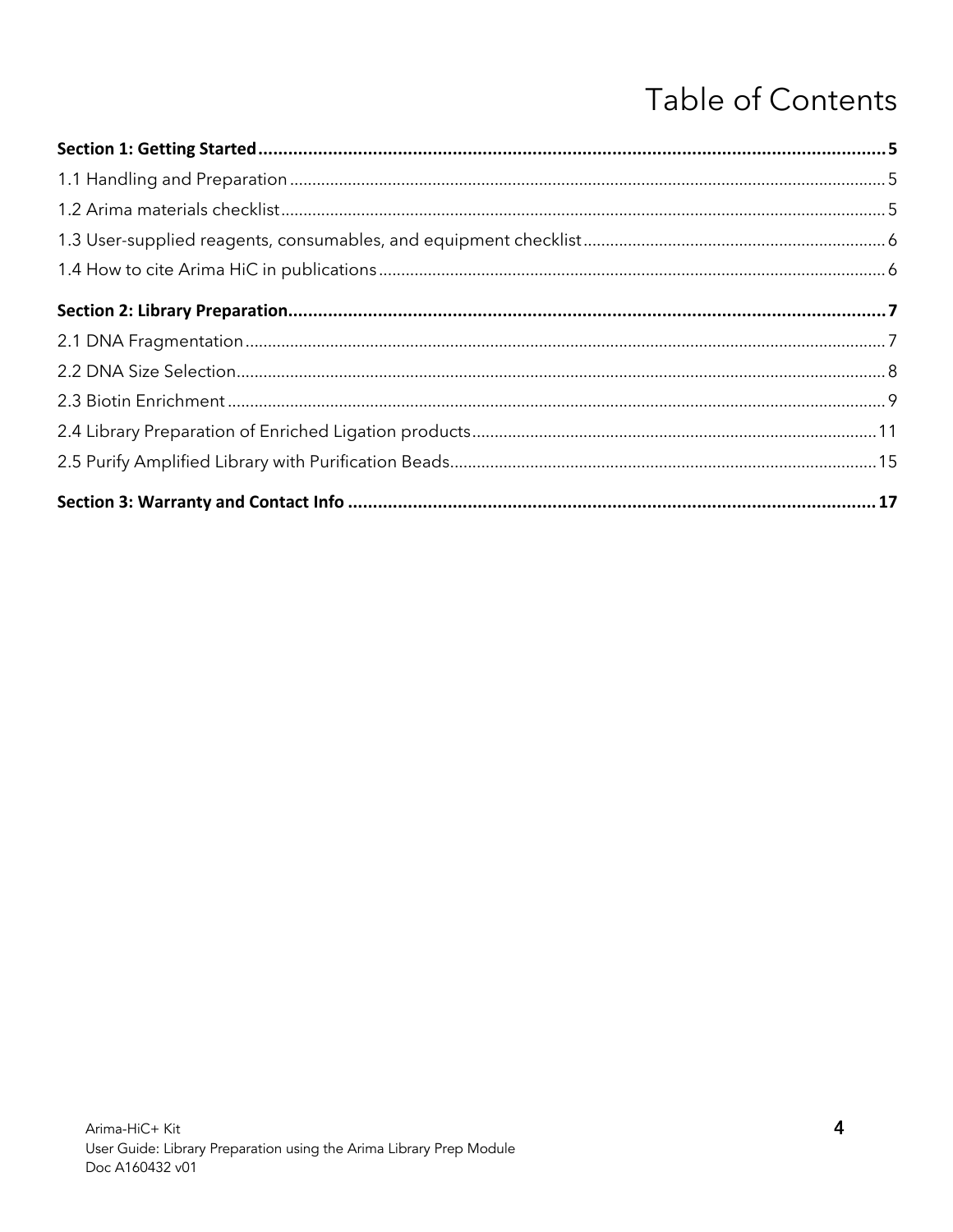# **Section 1:** Getting Started

#### **1.1 Handling and Preparation**

- Several steps during the *Arima Library Prep Protocol* require preparation of a master mix. Sufficient reagent has been included in the kit to make master mixes with 10% excess volume. Use the master mix calculation tables provided.
- When handling reagents, room temperature (RT) is defined as 20 to 25 °C.
- All kit reagents should be fully thawed and thoroughly mixed before use.
- To protect samples and from Nucleases we recommend the use of gloves and sterilized filter tips.
- If possible, performing the pre-amplification steps in a "Pre-PCR" environment and the post-amplification steps in a "Post-PCR" environment will reduce PCR contamination.
- DNA Purification Beads (e.g. AMPure<sup>®</sup> XP Beads) should be warmed to RT and thoroughly mixed before each use.
- In steps with magnetic beads that require centrifugation, be careful not the pellet the beads.

#### **1.2 Arima materials checklist**

 Proximally Ligated DNA generated using the Arima HiC+ Kit (PN A510008) Arima Library Prep Module (PN A303011)

| Table 1: Reagents Included in the Arima Library Prep Module |  |  |  |
|-------------------------------------------------------------|--|--|--|
|-------------------------------------------------------------|--|--|--|

| <b>Name</b>                              | <b>PN</b>     | <b>Box</b>           | <b>Storage</b>  | Cap        |  |
|------------------------------------------|---------------|----------------------|-----------------|------------|--|
|                                          |               |                      |                 | Color      |  |
| <b>Ligation Buffer</b>                   | A311035-01    | A                    | $-20^{\circ}$ C | Purple     |  |
| <b>T4 DNA Ligase</b>                     | A311035-02    | A                    | $-20^{\circ}$ C | Blue       |  |
| <b>End Repair-A-Tailing Buffer</b>       | A311035-03    | A                    | $-20^{\circ}$ C | Yellow     |  |
| <b>End Repair-A Tailing Enzyme Mix</b>   | A311035-04    | $-20^{\circ}$ C<br>A |                 | Orange     |  |
| <b>Herculase II Fusion DNA</b>           | A311035-05    | $-20^{\circ}$ C<br>A |                 | Red        |  |
| Polymerase                               |               |                      |                 |            |  |
| <b>5x Herculase II Buffer with dNTPs</b> | A311035-06    | A                    | $-20^{\circ}$ C | Clear      |  |
| <b>Adaptor Oligo Mix</b>                 | A311035-07    | A                    | $-20^{\circ}$ C | White      |  |
| <b>Index 1-16</b>                        | $A311036-01-$ | B                    | $-20^{\circ}$ C | Foil cover |  |
|                                          | A311036-16    |                      |                 |            |  |
| <b>T1 Beads</b>                          | A311042-01    | $\mathsf{C}$         | $4^{\circ}$ C   | White      |  |
| <b>Binding Buffer</b>                    | A311041-01    | D                    | <b>RT</b>       | White      |  |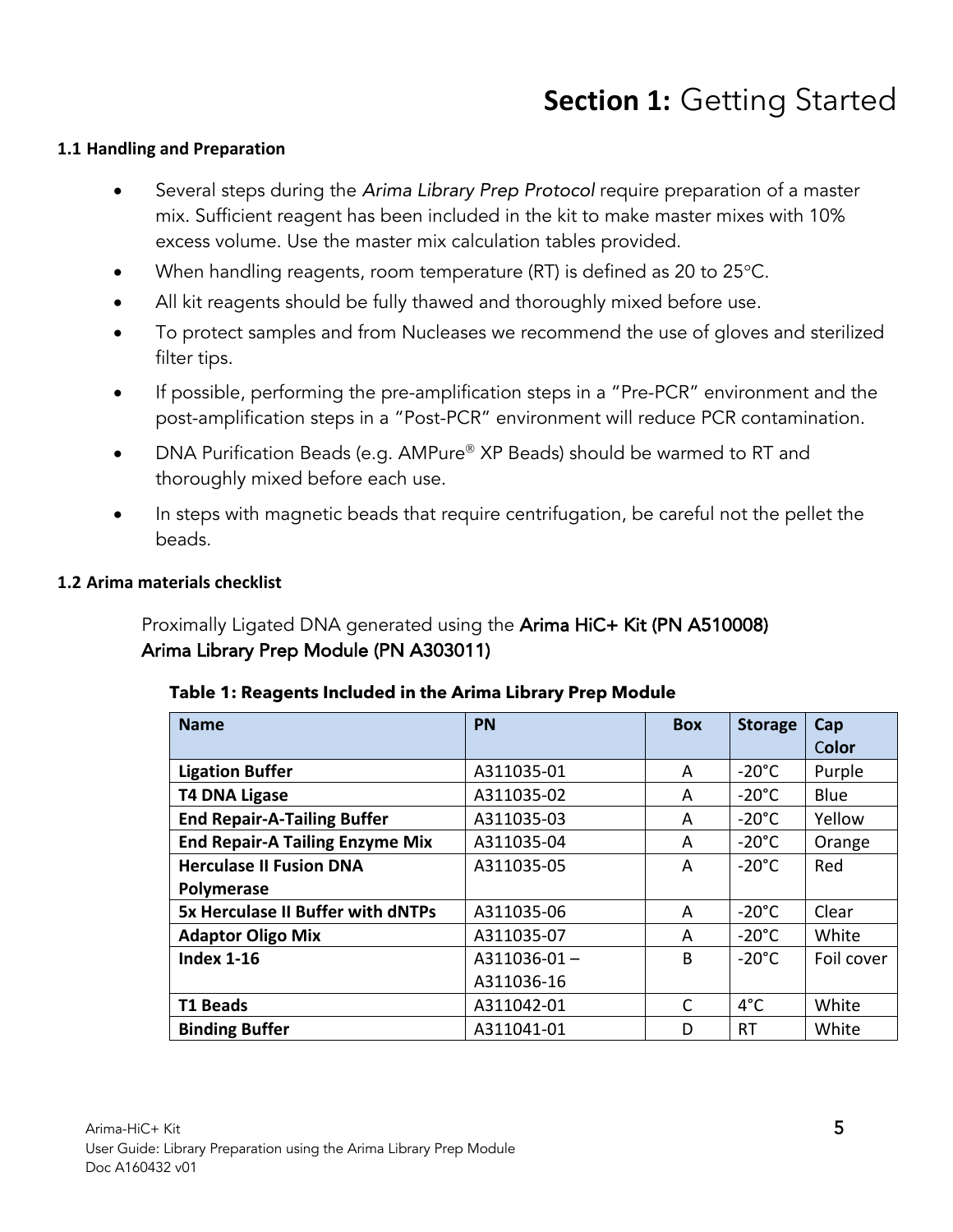#### **1.3 User-supplied reagents, consumables, and equipment checklist**

- $\square$  Freshly prepared 80% Ethanol
- $\Box$  DNA Purification Beads (SPRI, e.g. Beckman Coulter Cat # A63880, Approx. 750 $\mu$ L per sample)
- $\Box$  Qubit Fluorometer, dsDNA HS Assay Kit and consumables (e.g. Thermo Fisher Scientific Cat # 32851, 32856)
- $\Box$  1.7mL microcentrifuge tubes, PCR tubes (e.g. SSIbio Cat # 3247-00), or PCR plates (e.g. Bio-Rad Cat # HSS9641) and magnetic rack compatible with tube selection.
- $\square$  Centrifuge
- $\square$  Thermal cycler
- $\Box$  8-well PCR Strip Tubes with Caps
- $\Box$  Optional: 8- or 12-channel 200 mL Multi-Channel Pipette. Recommended when processing more than 4 samples at a time.
- $\Box$  Gel Electrophoresis System (e.g. Bioanalyzer, TapeStation, etc.)
- $\square$  Deionized / Nuclease-free Water

# **1.4 How to cite Arima HiC in publications**

When citing the Arima HiC protocol or kit, one may write: "Hi-C data was generated using the Arima-HiC+ kit, and the Arima Library Prep Module according to the manufacturer's protocols".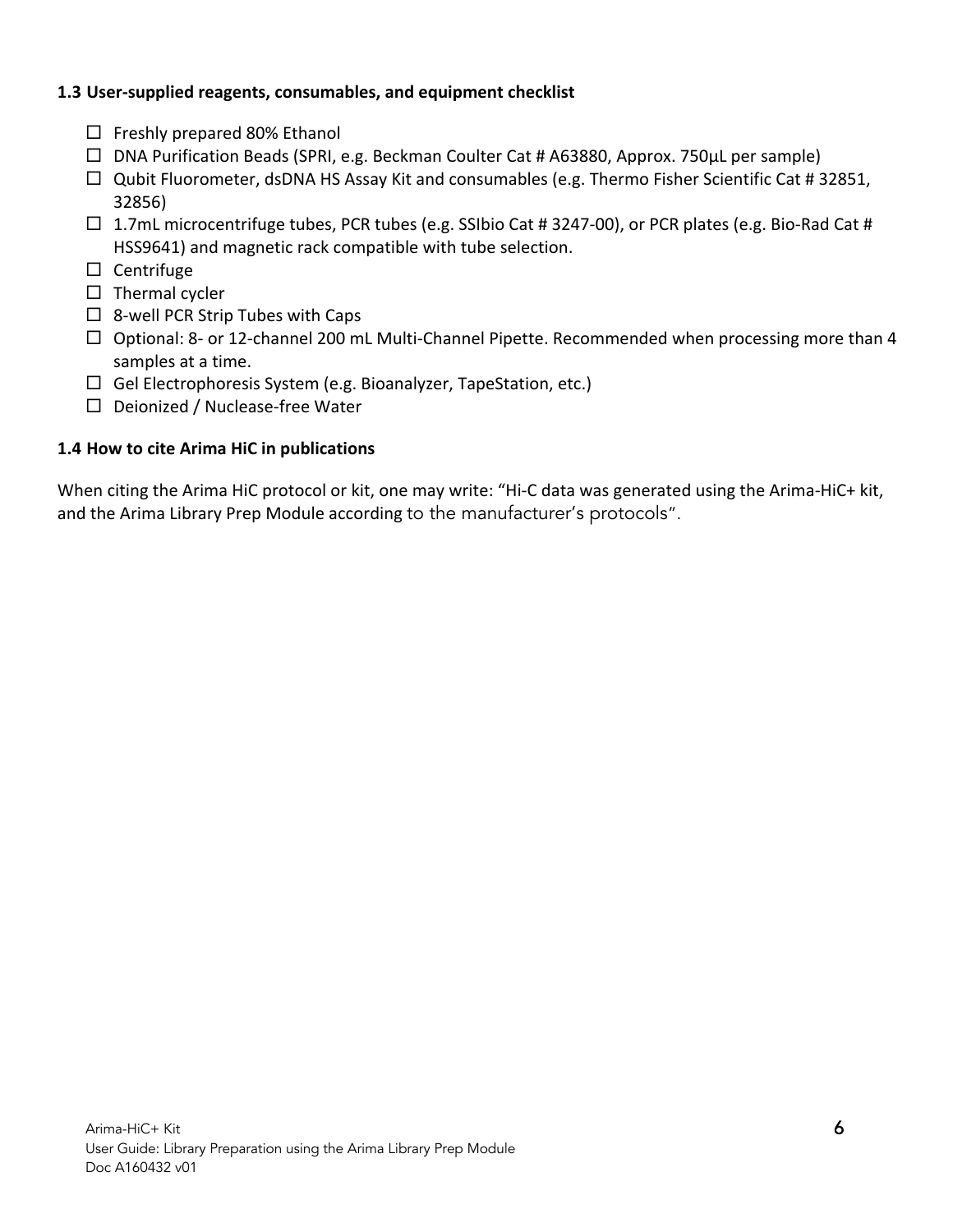# **Section 2:** Library Preparation

Input: Proximally Ligated DNA generated using the Arima HiC+ Kit (PN A510008) **Output:** Arima-HiC library ready for sequencing Components:

# • **Arima-HiC+, Box A (RT)**

- o Elution Buffer
- o Wash Buffer
- **Arima Library Prep Module Box A (-20°C)**
	- o End Repair-A Tailing Enzyme Mix
	- o End Repair-A Tailing Buffer
	- o T4 DNA Ligase
	- o Ligation Buffer
	- o Adaptor Oligo Mix
	- o 5X Herculase II Buffer with dNTPs
	- o Herculase II Fusion DNA Polymerase
- **Arima Library Prep Module Box B (-20°C)**
	- o Index Primer Pair 1 16
- **Arima Library Prep Module Box C (4°C)**  o T1 Beads
- **Arima Library Prep Module Box D (RT)** 
	- o Binding Buffer
- **User Supplied Reagents**
	- o DNA Purification Beads
	- o 80% ethanol
	- o Qubit assay and tubes

Overview: Library preparation begins with DNA fragmentation (Section 2.1), DNA size selection (Section 2.2), and biotin enrichment (Section 2.3). Afterwards, the Arima Library Prep Module reagents are used in a custom end-repair, dA-tailing and adapter ligation protocol (Section 2.4). This custom *Arima Library Preparation Protocol* constructs libraries while DNA is bound to T1 Beads. The final step is PCR amplification of the bead-bound Arima-HiC library using the library amplification reagents and index PCR primers from the Arima Library Prep Module, producing the final Arima-HiC library.

#### **2.1 DNA Fragmentation**

Before you begin: The output of the *Arima-HiC Protocol* is large proximally-ligated DNA molecules. These large DNA molecules must be fragmented using mechanical methods to limit sequence bias, and then prepared as a sequencing library that is compatible with Illumina<sup>®</sup> sequencing instruments. Covaris<sup>®</sup> instruments are recommended for mechanical fragmentation of DNA, although Diagenode® instruments have also been tested and yield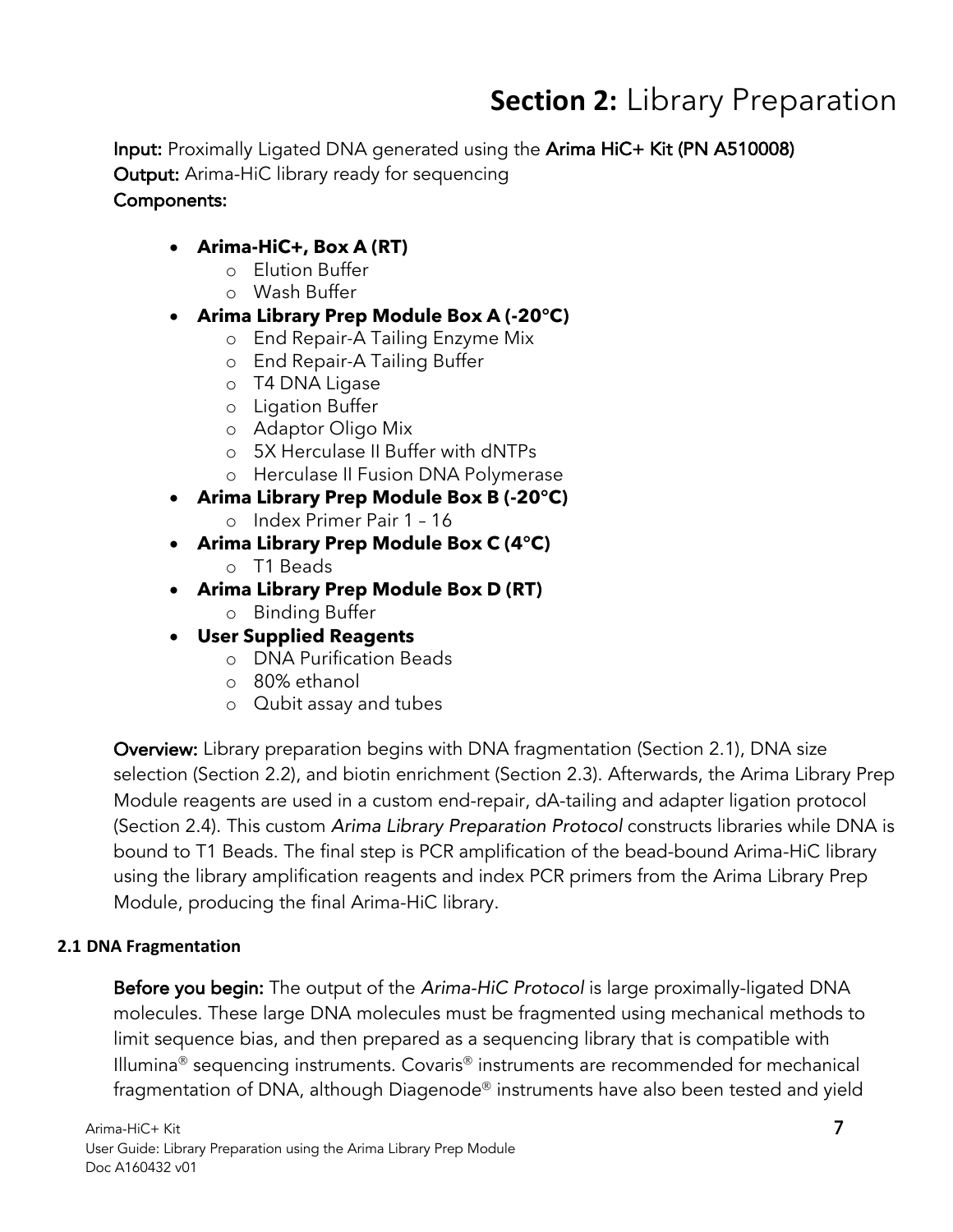comparable results. DNA should be fragmented in 100µL of **Elution Buffer (Arima HiC+, Box** A). Some Covaris<sup>®</sup> protocols recommend DNA fragmentation in 130 $\mu$ L, but 100 $\mu$ L must be used for DNA fragmentation in the Arima-HiC library preparation protocol. It is recommended to fragment 1,500ng of DNA per sample, or up to 5µg (depending on the DNA fragmentation instrument manufacturer recommendations). For certain applications, less than 750ng of DNA could be used.

- 2.1.1 If necessary, add **Elution Buffer** to bring the sample volume to 100µL. Do not exceed 100µL of volume for DNA fragmentation.
- 2.1.2 Fragment DNA to obtain an average fragment size of 400bp. *Please use the DNA fragmentation instrument manufacturer default settings for obtaining a target fragment size*  of 400bp. For example, Covaris<sup>®</sup> publishes optimal DNA fragmentation Power, Duty Factor, Cycles per Burst, and Time for obtaining a target fragment size of 400bp.
- 2.1.3 Samples may be stored at -20°C for up to 3 days.

Recommended QC before proceeding: Run an aliquot of fragmented DNA on a gel electrophoresis system (e.g., Bioanalyzer®, TapeStation®) to confirm an appropriate fragment size distribution centered around 400bp.

### **2.2 DNA Size Selection**

Before you begin: Fragmented DNA must be size-selected to have a size distribution between 200 – 600bp. This workflow can be performed in microfuge tubes as well as most PCR tubes and PCR plates. Ensure that your tubes or plates can hold up to 200µL of sample volume. Also ensure that you have a magnetic rack that fits your choice of sample tube/plate.

Note: DNA Purification Beads (e.g., AMPure® XP Beads) should be warmed to RT and thoroughly mixed before use. The DNA Purification Beads are a *user-supplied reagent* and should not be mistaken for the T1 Beads provided in the Arima Library Prep. Module. For the ethanol washes performed below, use sufficient 80% ethanol to fully submerge the magnetized beads.

- 2.2.1 Transfer fragmented DNA sample from fragmentation tube to either a microfuge tube, PCR tube, or PCR plate. If necessary, add **Elution Buffer** to bring sample volume to 100µL.
- 2.2.2 Add 60µL of **DNA Purification Beads**, mix thoroughly by pipetting, and incubate at RT for 5 min.
- 2.2.3 Place sample against magnet and incubate until solution is clear.
- 2.2.4 Transfer ~160uL *of supernatant* to a new sample tube or well of a PCR plate. Discard beads.
- 2.2.5 Add 40µL of **DNA Purification Beads** to the ~160µL of supernatant, mix thoroughly by pipetting, and incubate at RT for 5 min.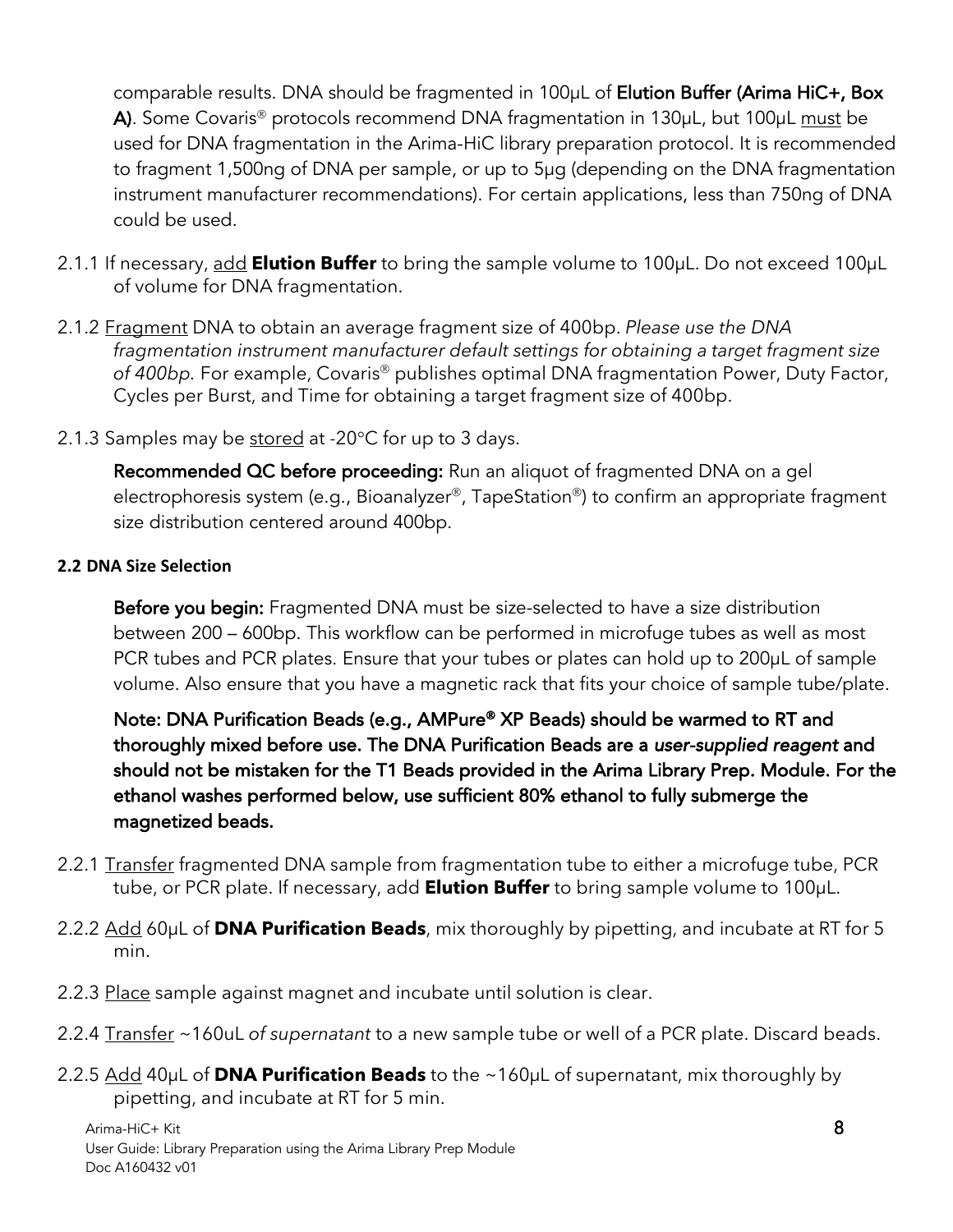- 2.2.6 Place sample against magnet and incubate until solution is clear.
- 2.2.7 Discard supernatant. While sample is still against magnet, add 200µL of **80% ethanol**, and incubate at RT for 1 min.
- 2.2.8 Discard supernatant. While sample is still against magnet, add 200µL of **80% ethanol**, and incubate at RT for 1 min.
- 2.2.9 Discard supernatant. While sample is still against magnet, incubate beads at RT for 3 5 min. to air-dry the beads.
- 2.2.10 Remove the sample from magnet, resuspend beads in 30µL of **Elution Buffer**, and incubate at RT for 5 min.
- 2.2.11 Place sample against magnet, incubate until solution is clear, and transfer supernatant to a new sample tube or well of a PCR plate.
- 2.2.12 Quantify sample using Qubit<sup>®</sup>. Record this value.
- 2.2.13 Samples may be stored at -20°C for up to 3 days.

# **2.3 Biotin Enrichment**

Before you begin: This workflow can be performed in microfuge tubes as well as most PCR tubes and PCR plates. Ensure that your tubes or plates can hold up to 230µL of sample volume. Also ensure that you have a magnetic rack that fits your choice of sample tube/plate. Set your thermal device (thermal cycler or thermomixer) to hold at 55°C.

# Note: T1 Beads used directly below are from the Arima Library Prep Module. They should not be mistaken for and are NOT interchangeable with the Arima-HiC+ Enrichment Beads nor the Arima-HiC+ QC Beads

- 2.3.1 Mix **T1 Beads** very well before using, making sure that the solution is homogenous and there is nothing sticking to the bottom of the bottle.
- 2.3.2 Add 12.5µL of **T1 Beads** from the **Arima Library Prep Box C** into a well of a strip tube for each sample. **Note: These beads are NOT the Enrichment Beads that come with the Arima HiC+ kit.**
- 2.3.3 Wash the **T1 Beads** in each tube by:
	- 2.3.4 Add 200uL of **Binding Buffer**.
	- 2.3.5 Mix by pipetting up and down 20 times, cap the tubes, and vortex at high speed for 5 -10 seconds.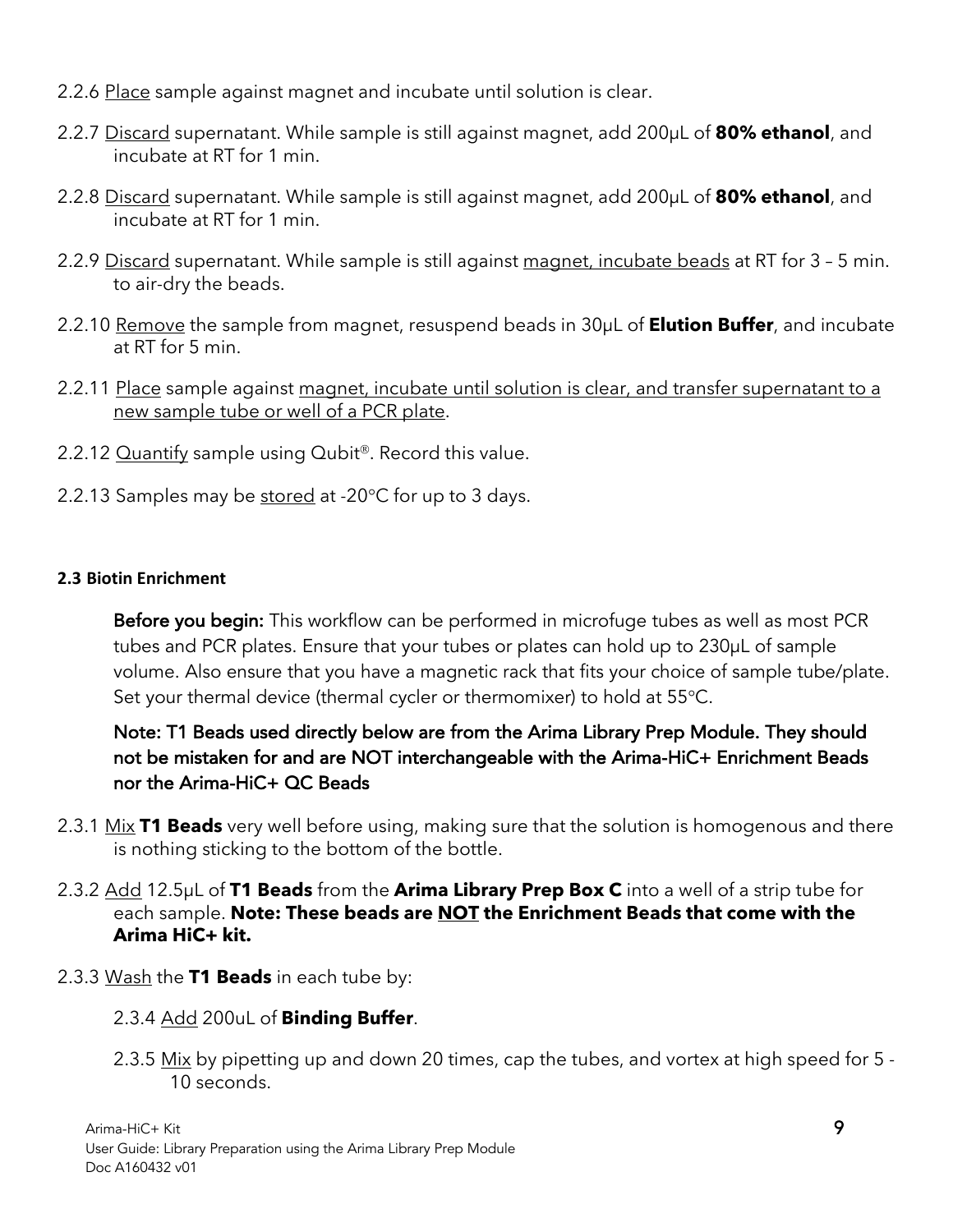- 2.3.6 Place tubes against a magnet and incubate 5 minutes or until solution is clear.
- 2.3.7 Discard supernatant and remove the tube from magnet.
- 2.3.8 Repeat steps 2.3.2.1 2.3.2.4 two more times for a total of three washes.
- 2.3.9 Resuspend beads in 200uL of **Binding Buffer**.
- 2.3.10 Transfer exactly 200ng<sup>\*</sup> of size-selected DNA into a new microfuge tube, PCR tube, or well of a PCR plate. If necessary, add Elution Buffer to bring sample volume to 30µL.

**\*Biotin enrichment and subsequent library preparation has been optimized to deliver peak performance for DNA inputs of 200ng. Using 200ng of DNA input has been shown to build libraries with sufficient complexity for up to 600M read-pairs of sequence data. If the amount of DNA is less than 200ng, add in the entire amount. (Refer to Table 11 for amplification guidance).**

- 2.3.11 Add 200µL of washed **T1 Beads** in **Binding Buffer**, mix thoroughly by pipetting, and incubate at RT for 15 min.
- 2.3.12 Place sample against magnet and incubate until solution is clear.
- 2.3.13 Discard supernatant and remove sample from magnet.
- 2.3.14 Wash beads by resuspending in 200µL of **Wash Buffer** and incubate at 55°C for 2 min. Set lid temperature to 85°C.
- 2.3.15 Place sample against magnet and incubate until solution is clear.
- 2.3.16 Discard supernatant and remove sample from magnet.
- 2.3.17 Wash beads by resuspending in 200µL of **Wash Buffer** and incubate at 55°C for 2 min. Set lid temperature to 85°C.
- 2.3.18 Place sample against magnet and incubate until solution is clear.
- 2.3.19 Discard supernatant and remove sample from magnet.
- 2.3.20 Wash beads by resuspending in 100µL of **Elution Buffer.**
- 2.3.21 Place sample against magnet and incubate until solution is clear.
- 2.3.22 Discard supernatant and remove sample from magnet.
- 2.3.23 Resuspend beads in 50µL of Deionized / Nuclease-free Water.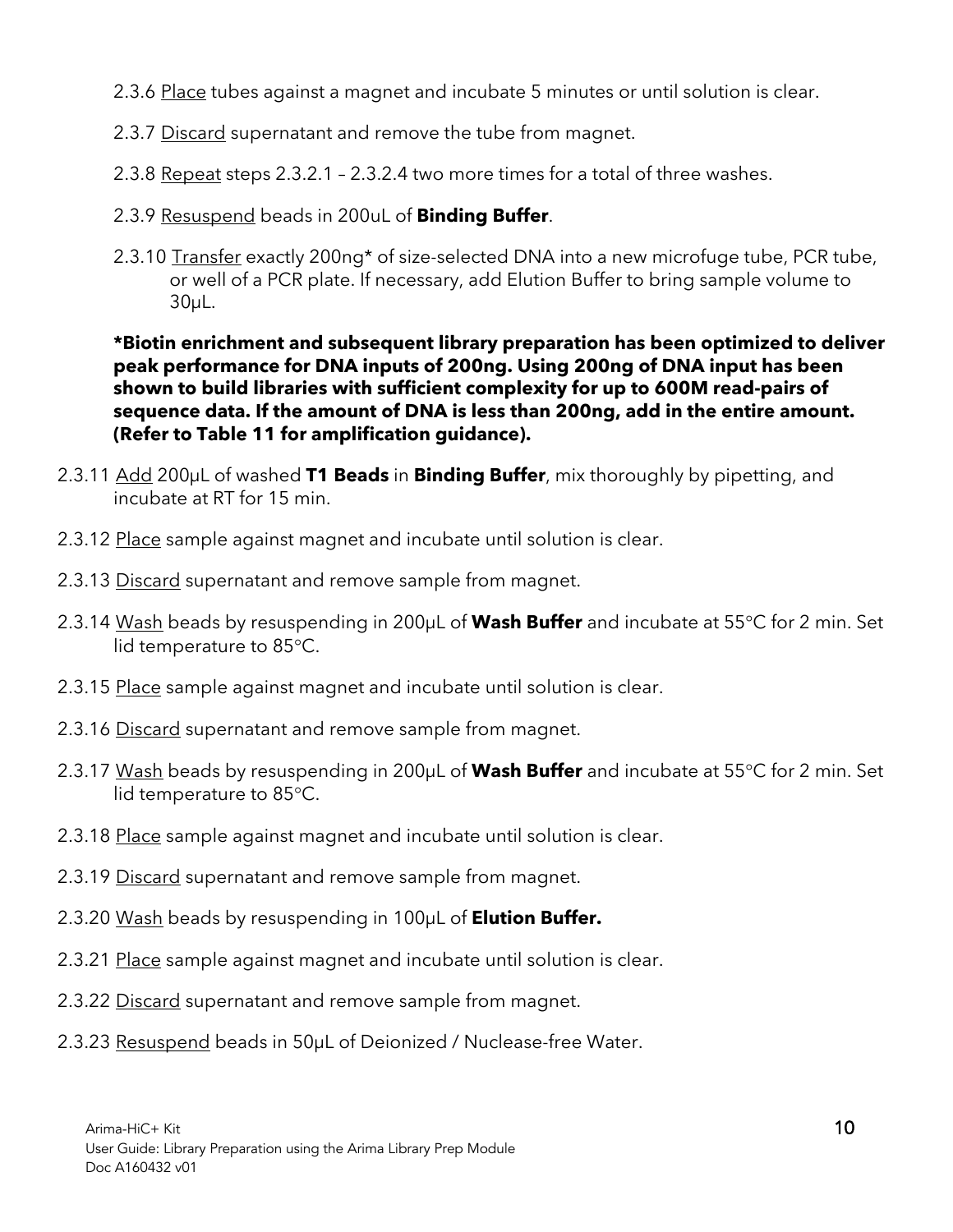#### **2.4 Library Preparation of Enriched Ligation products**

Before you begin: This workflow can be performed in microfuge tubes as well as most PCR tubes and PCR plates. Ensure that your tubes or plates can hold up to 200µL of sample volume. Also ensure that you have a magnetic rack that fits your choice of sample tube/plate. Set your thermal device (thermal cycler or thermomixer) to hold at 55°C.

# 2.4.1 **End Repair**

2.4.1.1 Thaw reagents and mix reagents according to **Table 2**. Note: Thaw ligation buffer and vortex on high to make sure homogenous (buffer is highly viscous).

| <b>Reagent</b>                         | Thaw Temp.          | <b>Mix</b> | Cap    |
|----------------------------------------|---------------------|------------|--------|
| <b>End Repair-A Tailing Buffer</b>     | On Ice              | Vortex     | Yellow |
| <b>Ligation Buffer</b>                 | On Ice              | Vortex     | Purple |
| <b>End Repair-A Tailing Enzyme Mix</b> | Ice Just Before Use | Inversion  | Orange |
| <b>T4 DNA Ligase</b>                   | Ice Just Before Use | Inversion  | Blue   |
| <b>Adaptor Oligo Mix</b>               | On Ice              | Vortex     | Clear  |

#### **Table 2: Thawing and Mixing Instructions for End Repeat**

2.4.1.2 Prepare Ligation master mix to allow equilibration to room temperature before use (see **Table 3**, which includes 12.5% master mix overage for 8 reactions).

#### **Table 3: Ligation Master Mix Worksheet**

| <b>Reagent</b> | Volume per | 12.5%        |   | # reactions |          | <b>Final</b> |
|----------------|------------|--------------|---|-------------|----------|--------------|
|                | reaction   | extra        |   |             |          |              |
| Ligation       | $23\mu$ L  | 25.88µL      | X |             | $\equiv$ | $207 \mu L$  |
| <b>Buffer</b>  |            |              |   |             |          |              |
| <b>T4 DNA</b>  | $2\mu$ L   | $2.25 \mu L$ | X |             | $\equiv$ | $18\mu$ L    |
| <b>Ligase</b>  |            |              |   |             |          |              |
| <b>Total</b>   | $25\mu$ L  |              |   |             |          | $225\mu$     |
|                |            |              |   |             |          |              |

*Note: Ligation Master Mix will be used in Step 2.4.3.2 below (After End Repair and dA Tailing)*

2.4.1.3 Keep Ligation Master Mix at room temperature for 30 - 45 minutes before use.

# 2.4.2 **Prepare End Repair-A Tailing MasterMix using the table below**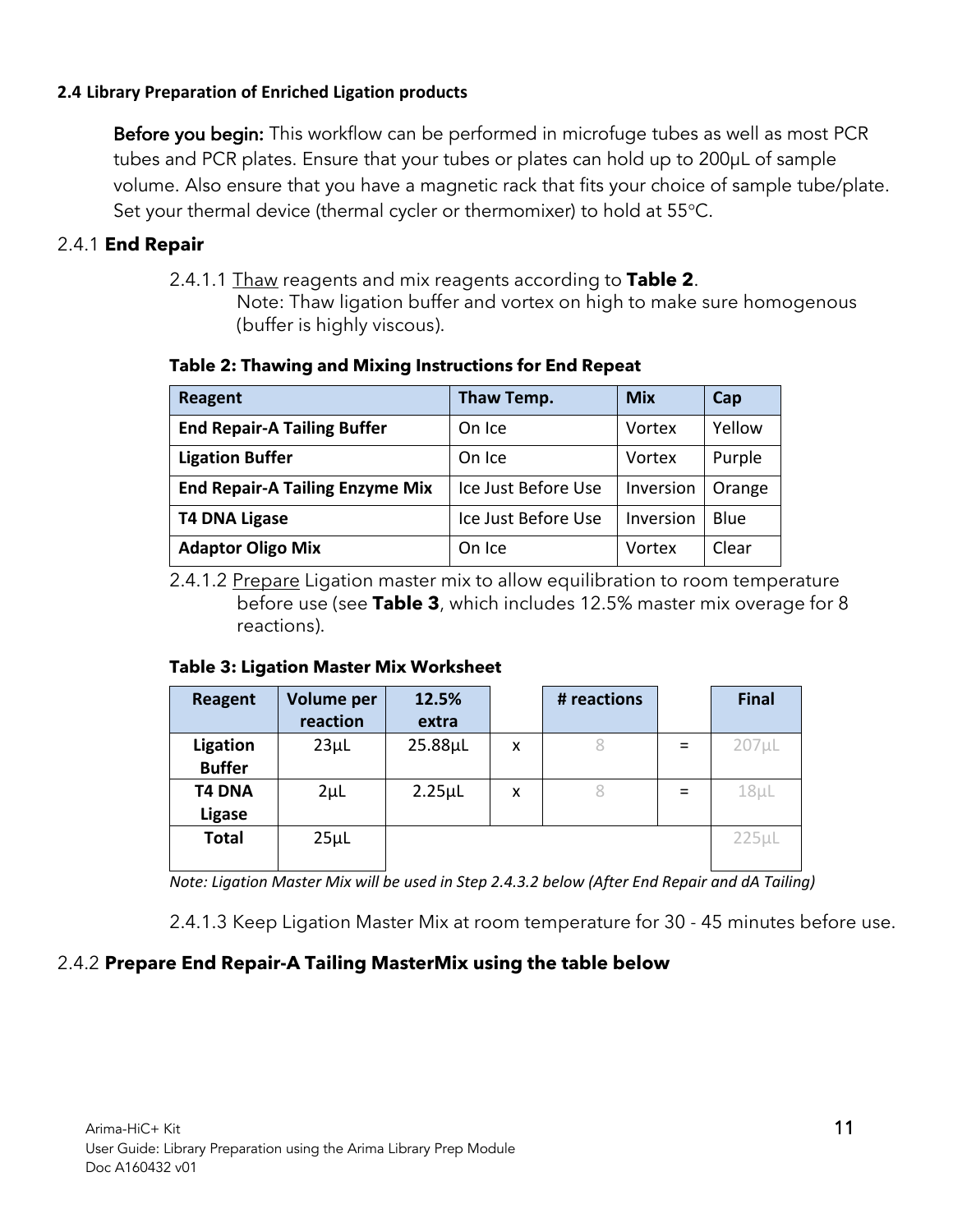- 2.4.2.1 Vortex thawed vial of **End Repair-A Tailing Buffer** for 15 seconds continue vortexing until no solids are observed.
- 2.4.2.2 Prepare End Repair/dA-Tailing master mix by combining reagents as listed in Table 4 below, mix well and spin down.

| Reagent                                          | <b>Volume per</b><br><b>Reaction</b> | 12.5%<br>extra |                           | #<br><b>Reactions</b> |   | <b>Final</b> |
|--------------------------------------------------|--------------------------------------|----------------|---------------------------|-----------------------|---|--------------|
| <b>End Repair-A Tailing Buffer</b>               | $16\mu$ L                            | $18\mu$ L      | X                         | 8                     | = | $144 \mu L$  |
| <b>End Repair-A Tailing Enzyme</b><br><b>Mix</b> | $4\mu$ L                             | $4.5\mu$ L     | $\boldsymbol{\mathsf{x}}$ | 8                     | = | $36\mu$ L    |
| <b>Total</b>                                     | $20\mu L$                            |                |                           |                       |   | 180µL        |

# **Table 4: End Repair/dA Tailing Master Mix Worksheet**

- 2.4.2.3 Add 20uL of the End Repair/dA-Tailing master mix to each sample containing 50uL of Bead bound HiC library from 2.3.23 in the previous section. Mix well.
- 2.4.2.4 Program thermal cycler for End Repair and dA-Tailing using the parameters in Table 5. Set reaction volume for 70µL, and the heated lid to 85°C, and press start. Total run time is approx. 30 min.

# **Table 5: End Repair and dA-Tailing Thermal Cycler Program**

| <b>Temperature</b> | <b>Time</b> |
|--------------------|-------------|
| $20^{\circ}$ C     | 15 min      |
| $72^{\circ}$ C     | 15 min      |
| ⊿°C                | Hold        |

# 2.4.3 **Adapter Ligation**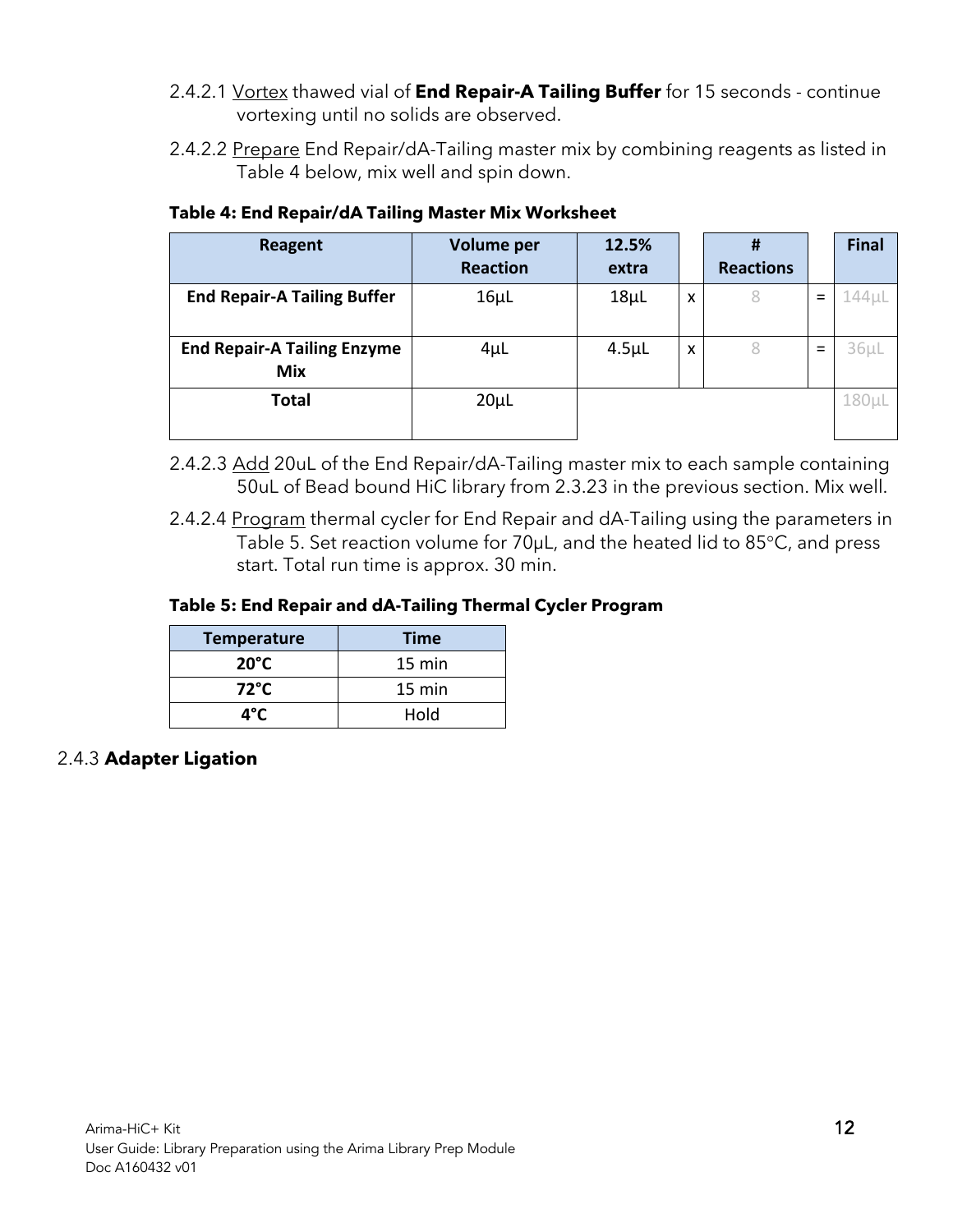- 2.4.3.1 Once thermal cycler has reached 4°C hold step, transfer samples to ice while preparing the ligation reaction.
- 2.4.3.2 Add 25µL of Ligation Master Mix, from step 2.4.1.3 above to the 70µL of bead bound, end repaired and dA-tailed HiC library. Mix well.
- 2.4.3.3 Add 5µL of **Adaptor Oligo Mix** to each sample. Mix well.
- 2.4.3.4 Briefly spin tubes with the bead-bound HiC library, Ligation master mix, and **Adaptor Oligo Mix**.
- 2.4.3.5 Program the thermal cycler for the ligation step with the program specified in **Table 6** below. Set the reaction volume to 100µL and the heated lid to 85°C, and press start. Total time is approx. 30 min.

# **Table 6: Adapter Ligation Thermal Cycler Program**

| <b>Temperature</b> | <b>Time</b> |
|--------------------|-------------|
| $20^{\circ}$ C     | 30 min      |
| ⊿°C                | Hold        |

- 2.4.3.6 After the "Ligation" program completes, remove the samples from the thermocycler and quick spin the tubes to remove any liquid from the caps.
- 2.4.3.7 Magnetize beads until liquid is clear. Remove and discard supernatant.
- 2.4.3.8 Resuspend beads in 200µL **Wash Buffer**. Mix by pipetting. Incubate at 55C for 2 min. Set lid temperature to 85°C
- 2.4.3.9 Magnetize beads until liquid is clear. Remove and discard supernatant.
- 2.4.3.10 Resuspend beads in 100µL **Elution Buffer.**
- 2.4.3.11 Magnetize beads until liquid is clear. Remove and discard supernatant.
- 2.4.3.12 Resuspend the beads in 34µL of **Deionized Water** and proceed immediately to Library Amplification below.

# 2.4.4 **Amplification of Adaptor-Ligated HiC Library and Sample Indexing**

2.4.4.1 Thaw and mix the reagents according to the Table 7 below and keep on ice.

# **Table 7 : Thawing and Mixing Instructions**

| Reagent                                   | Thaw | <b>Mix</b> | Cap   |
|-------------------------------------------|------|------------|-------|
| <b>Herculase II Fusion DNA Polymerase</b> | Ice  | Pipette    | Red   |
| <b>5X Herculase II Buffer with dNTPs</b>  | -RT  | Vortex     | Clear |
| <b>Index Primer Pair 1 - 16</b>           | RT   | Vortex     | foil  |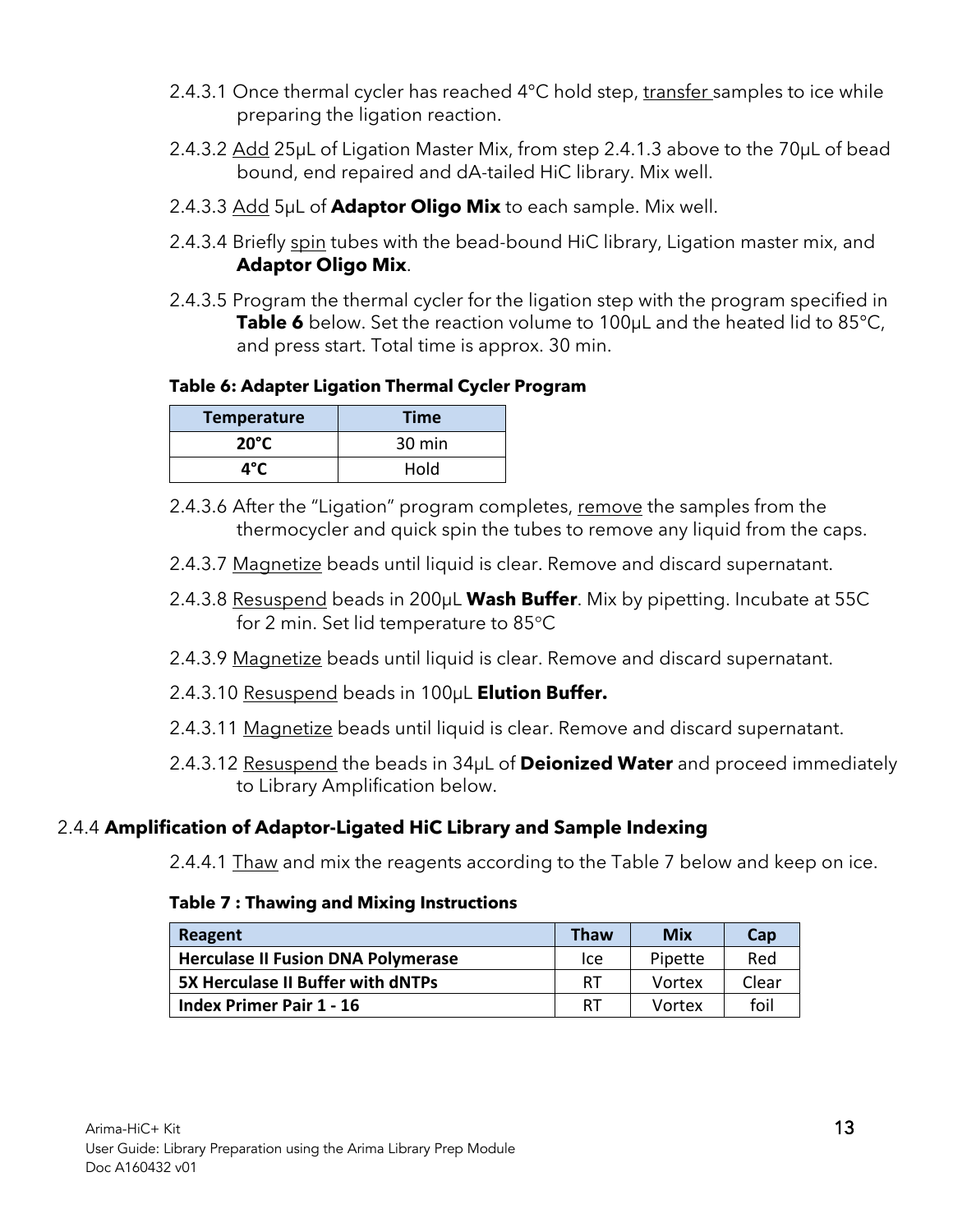- 2.4.4.2 Thaw only the index primers needed for experiment to minimize freeze-thaw cycles.
- 2.4.4.3 Determine the unique index pair assignment for each sample using **Table 8** as a reference.

| <b>Primer Pair #</b> | <b>P7 Index</b> | <b>P5 Index</b> |
|----------------------|-----------------|-----------------|
| 1                    | CAAGGTGA        | ATGGTTAG        |
| $\mathbf{2}$         | TAGACCAA        | CAAGGTGA        |
| 3                    | AGTCGCGA        | TAGACCAA        |
| 4                    | CGGTAGAG        | AGTCGCGA        |
| 5                    | <b>TCAGCATC</b> | AAGGAGCG        |
| 6                    | AGAAGCAA        | TCAGCATC        |
| 7                    | GCAGGTTC        | AGAAGCAA        |
| 8                    | AAGTGTCT        | GCAGGTTC        |
| 9                    | CTACCGAA        | AAGTGTCT        |
| 10                   | TAGAGCTC        | CTACCGAA        |
| 11                   | <b>ATGTCAAG</b> | <b>TAGAGCTC</b> |
| 12                   | GCATCATA        | ATGTCAAG        |
| 13                   | GACTTGAC        | GCATCATA        |
| 14                   | CTACAATG        | GACTTGAC        |
| 15                   | TCTCAGCA        | CTACAATG        |
| 16                   | AGACACAC        | <b>TCTCAGCA</b> |

#### **Table 8: Index Pairs included with the Arima Library Prep Module**

2.4.4.4 Prepare appropriate volume of PCR reaction mix in **Table 9** below. Mix well.

# **Table 9: PCR Reaction Mix**

| Reagent                            | <b>Volume per</b> | 12.5%                |   | #         |          | Final |
|------------------------------------|-------------------|----------------------|---|-----------|----------|-------|
|                                    | <b>Reaction</b>   | extra                |   | Reactions |          |       |
| <b>5x Herculase II Buffer with</b> | $10\mu$ L         | 11.25 <sub>µ</sub> L | X |           |          |       |
| dNTPs (clear cap)                  |                   |                      |   |           |          |       |
| <b>Herculase II Fusion DNA</b>     | $1 \mu L$         | 1.125 <sub>µ</sub>   | X |           | $\equiv$ |       |
| Polymerase (red cap)               |                   |                      |   |           |          |       |
| <b>Total</b>                       | $11\mu$ L         |                      |   |           |          |       |
|                                    |                   |                      |   |           |          |       |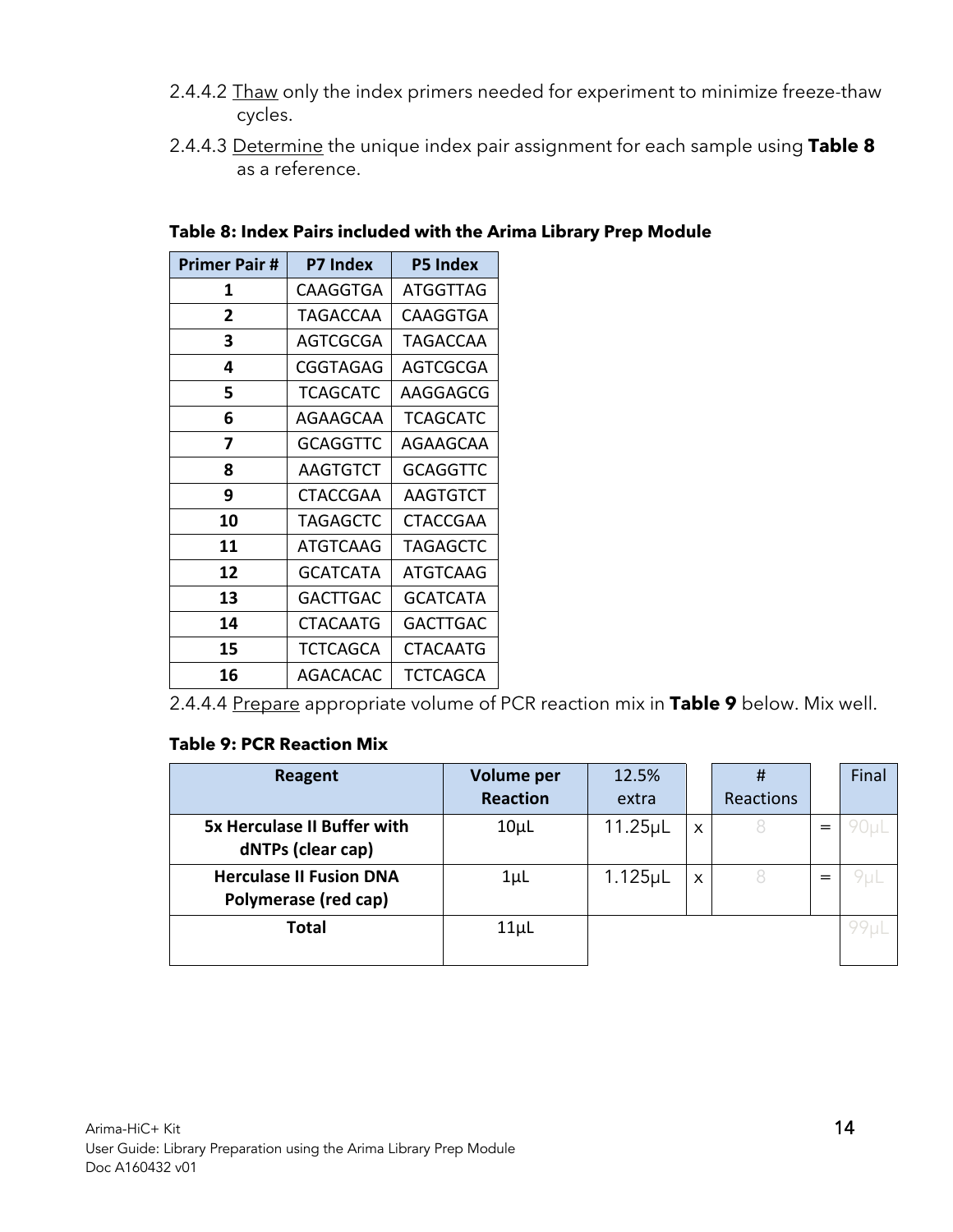- 2.4.4.5 Add 11 $\mu$ L of the PCR reaction mixture prepared from the table above to 34  $\mu$ L of Adaptor Ligated Bead Bound HiC Library from step 2.4.3.12
- 2.4.4.6 Add 5uL of the appropriate, unique, **Index Primer Pair** to each sample. Make sure to take note of which index was used with each sample.
- 2.4.4.7 Program thermal cycle according to the settings in **Table 10**, and set the number of cycles according to **Table 11**
- 2.4.4.8 Place the PCR reaction in the thermocycler and press play

| Cycles                                         | Temperature    | <b>Time</b> |
|------------------------------------------------|----------------|-------------|
| 1 X                                            | 98°C           | 2 min.      |
| Determine cycles<br>necessary from<br>table 11 | 98°C           | 30 sec.     |
|                                                | $60^{\circ}$ C | 30 sec.     |
|                                                | $72^{\circ}$ C | $1$ min.    |
| 1X                                             | $72^{\circ}$ C | 5 min.      |
| 1 <sub>X</sub>                                 | $4^{\circ}$ C. | Hold        |

### **Table 10: Library Amplification Thermal Cycle Program**

*Note: The cycle number entered into the thermocycler will be X-1 (e.g., 5 cycles would be input as return to step 2, 4X) Set Lid Temp to 105°C and the reaction volume to 50uL*

#### **Table 11: DNA Input to Cycle Number**

| Amount input into Library Prep | Number of cycles |  |
|--------------------------------|------------------|--|
| $200ng - 2,000ng$              |                  |  |
| 50 <sub>ng</sub>               |                  |  |
| 5 <sub>ng</sub>                | 10               |  |

#### **2.5 Purify Amplified Library with Purification Beads**

*Note: DNA Purification Beads (e.g., AMPure<sup>®</sup> XP Beads) should be warmed to RT and thoroughly mixed before use. The DNA Purification Beads are a user-supplied reagent and should not be mistaken for the Enrichment Beads or QC Beads provided in the Arima Library Prep kit.*

- 2.5.1 Add 50 µL of **DNA Purification Beads** to each 50 µL Indexed sample. Mix well.
- 2.5.2 Incubate for 5 minutes at room temperature.
- 2.5.3 Place sample against magnet and incubate until solution is clear.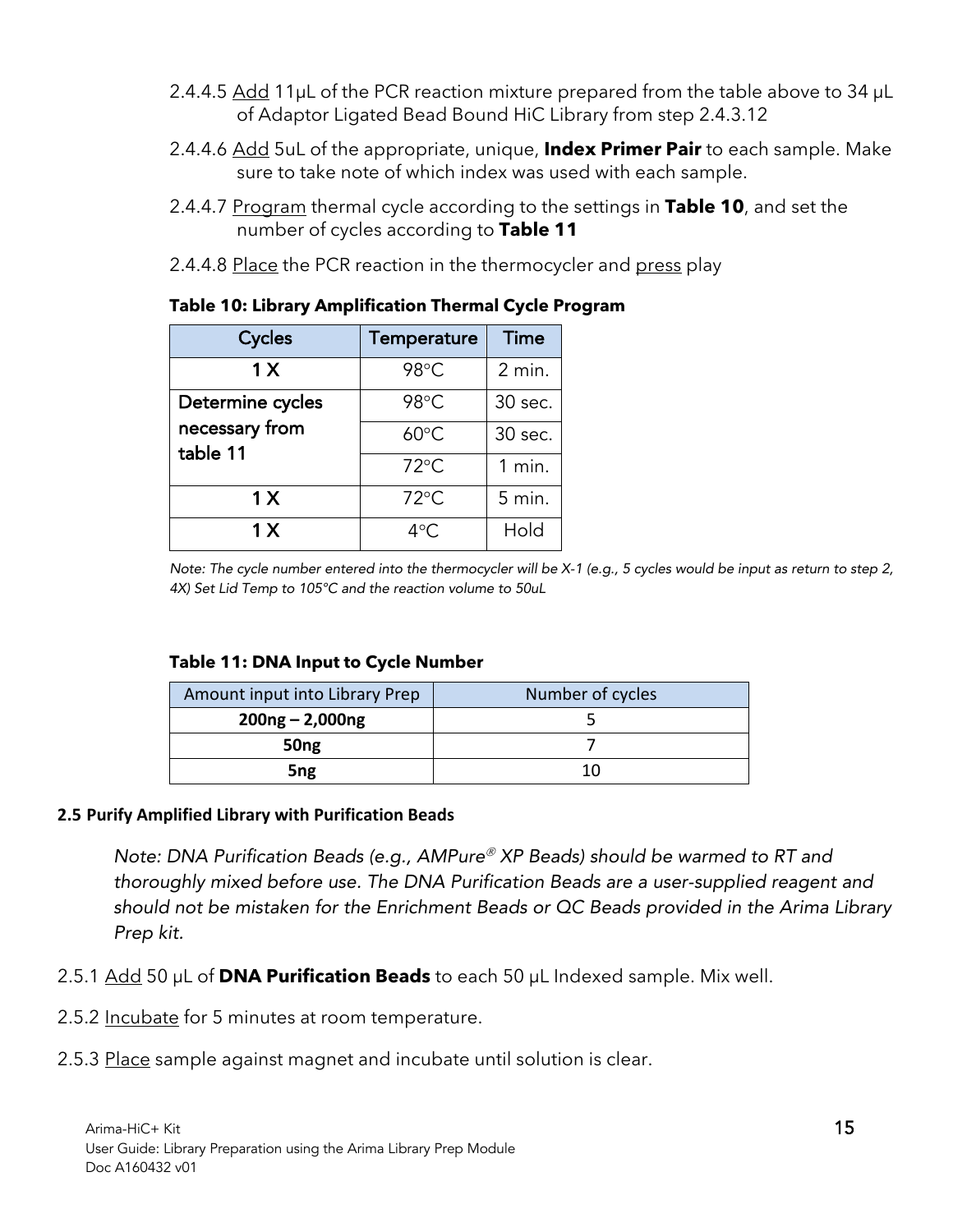- 2.5.4 Discard supernatant. While sample is still against magnet, add 200µL of **80% ethanol**, and incubate at RT for 1 min.
- 2.5.5 Discard supernatant. While sample is still against magnet, add 200µL of **80% ethanol**, and incubate at RT for 1 min.
- 2.5.6 Discard supernatant. While sample is still against magnet, incubate beads at RT for 3 5 min. to air-dry the beads.
- 2.5.7 Remove the sample from magnet, resuspend beads in 15µL of Deionized / Nuclease-free Water, and incubate at RT for 5 min.
- 2.5.8 Place sample against magnet and incubate until solution is clear.
- 2.5.9 Remove purified and complete HiC library and transfer to a fresh PCR strip tube.
- 2.5.10  $\overline{Quantify}$  sample using  $Qubit^{\circledast}$  using 1uL.
- 2.5.11 Run the sample from the previous step on a gel or other platform to determine the size distribution of the HiC library.
- 2.5.12 Samples may be stored at -20°C for up to 6 months.